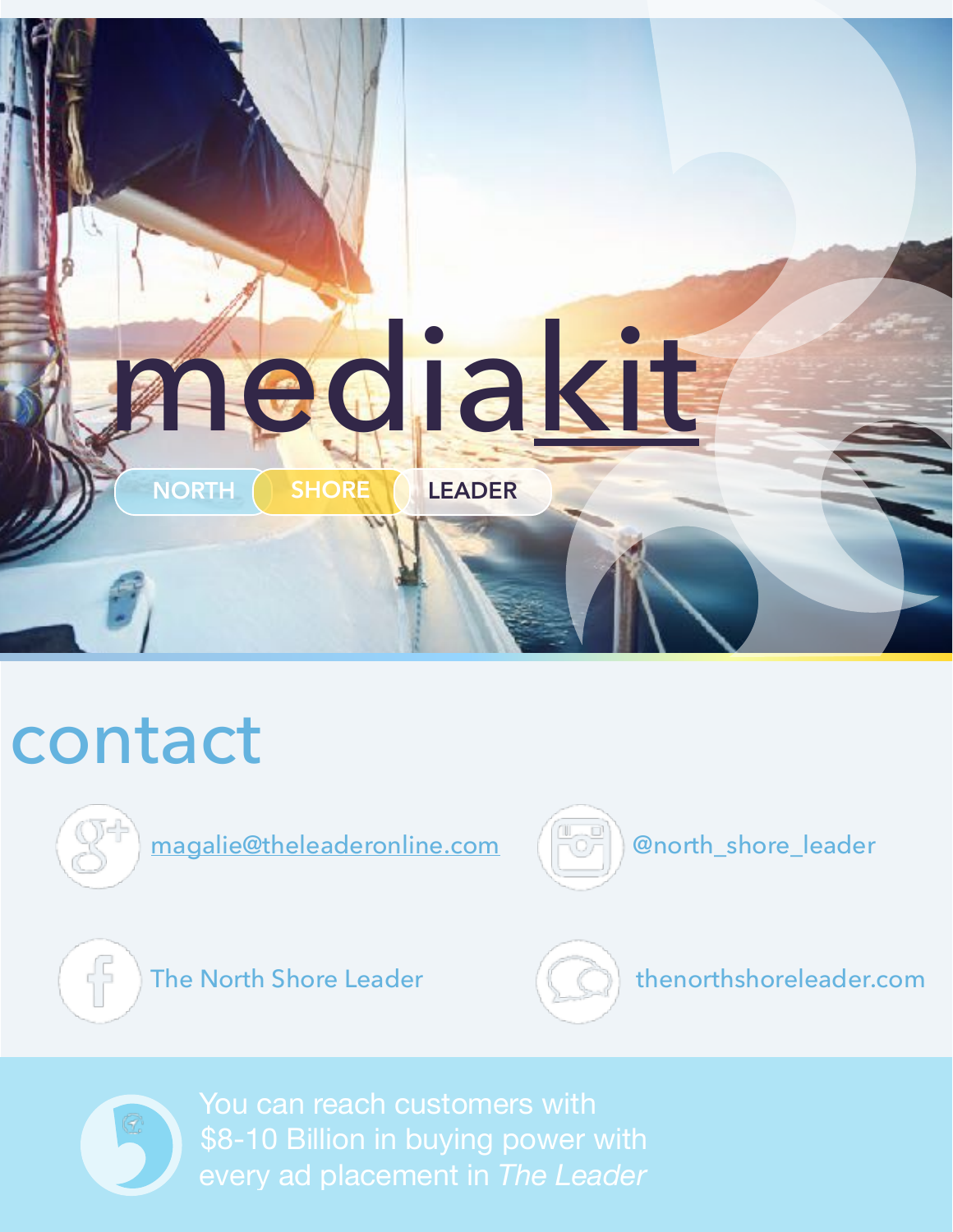### Consider Advertising in The North Shore Leader:

Your ad will reach 15,000 subscribers of the wealthiest towns in America . *The North Shore Leader* is a locally-owned weekly newspaper and the only true North Shore newspaper. No other single newspaper reaches readers from all the local towns including: Bayville, the Brookvilles, Centre Island, Centerport, Cold Spring Harbor, Cove Neck, East Norwich, Glen Cove, Glen Head, Glenwood Landing, Huntington Bay, Lattingtown, Laurel Hollow, Lloyd Harbor, Lloyd Neck, Locust Valley, Matinecock, Muttontown, Northport, Oyster Bay, Oyster Bay Cove, Roslyn Harbor and Sea Cliff. We are currently the paper of record for most of the municipalities listed above.



important institution on the North Shore for 75 years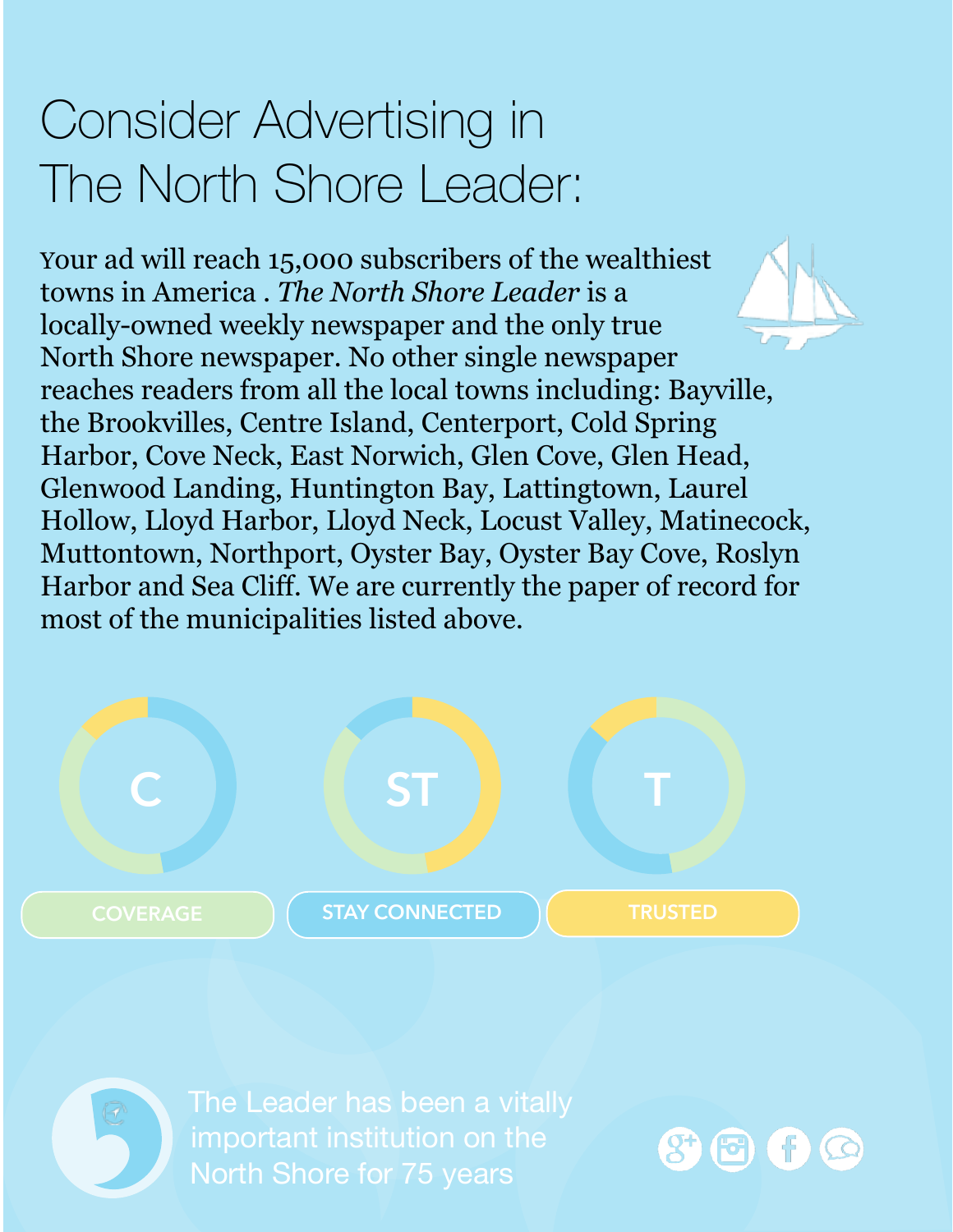The North Shore Over 72 Years!

The Leading Newy Source for Long Island's Gold Coast Communities:

Each week, The Leader reaches over 15,000 of Gold Coast readers in some of the wealthiest communities in the United States.

#### Readership/Coverage:

The Leader is the only true North Shore newspaper, covering and reaching all the communities that matter to our advertisers, from Glen Cove and Roslyn to Locust Valley and Oyster Bay in the west to Huntington Bay and Northport in the East. No other paper covers news and reaches readers from ALL the local towns, including Bayville, Centre island, Cove Neck, Lattingtown, Matinecock, the Brookvilles, Muttontown, Laurel Hollow, Cold Spring Harbor, Glenwood Landing, Sea Cliff and Lloyd Harbor.

#### Print Quality:

The Leader is printed in full color on superior quality paper, with white coloring and heavy stock, which sets it apart from other publications. The Leader was also the first of its kind to offer unmatched vibrant color, adding to the overall impact of the publication and the effectiveness for our advertisers.

#### Strong Online Presence:

The Leader provides an unparalleled online experience for readers, and consists of weekly feature stories, photo galleries of local events and archives of past articles, available 24/7. All weekly ads are posted online, and contract advertisers can have their online ads linked to their website.

#### Publicity & Advertising Solutions:

The Leader brings recognition and exposure to our advertisers. The Leader will work to provide you with a multi-faceted publicity. The Leader complements ads with spotlight stories on your grand opening, unique business services, products

of America's rich and famous.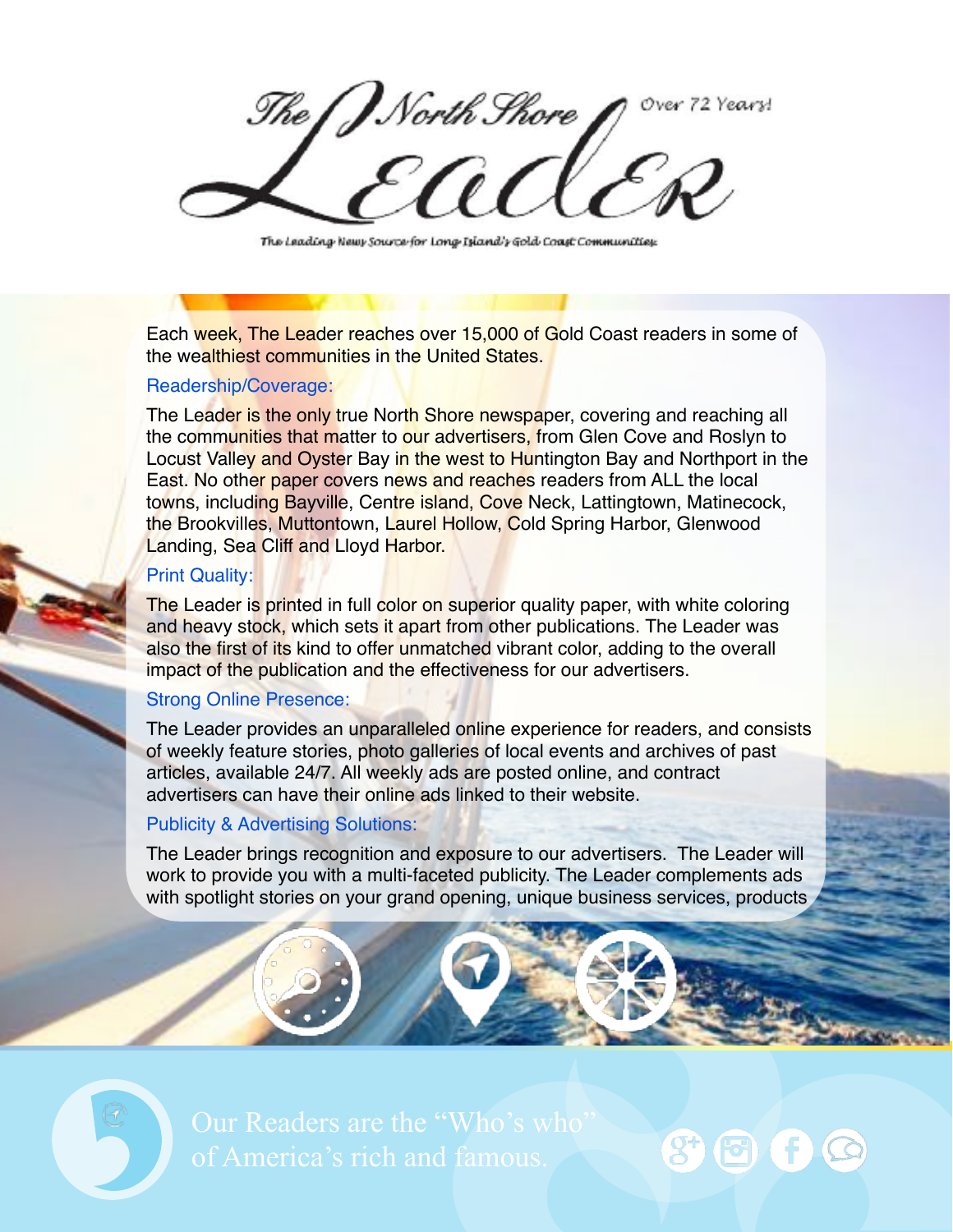## Display Ad Sizes



| <b>Size</b>      | 3+ Weeks (Cost per week) | 1 Week (Cost) |
|------------------|--------------------------|---------------|
| <b>Full Page</b> | \$575                    | \$650         |
| $1/2$ Page       | \$350                    | \$425         |
| $1/4$ Page       | \$200                    | \$250         |
| $1/6$ Page       | \$150                    | \$190         |
| $1/8$ Page       | \$110                    | \$150         |
| $1/12$ Page      | \$100                    | \$125         |



suitable advertisement plan for your business/ organization.